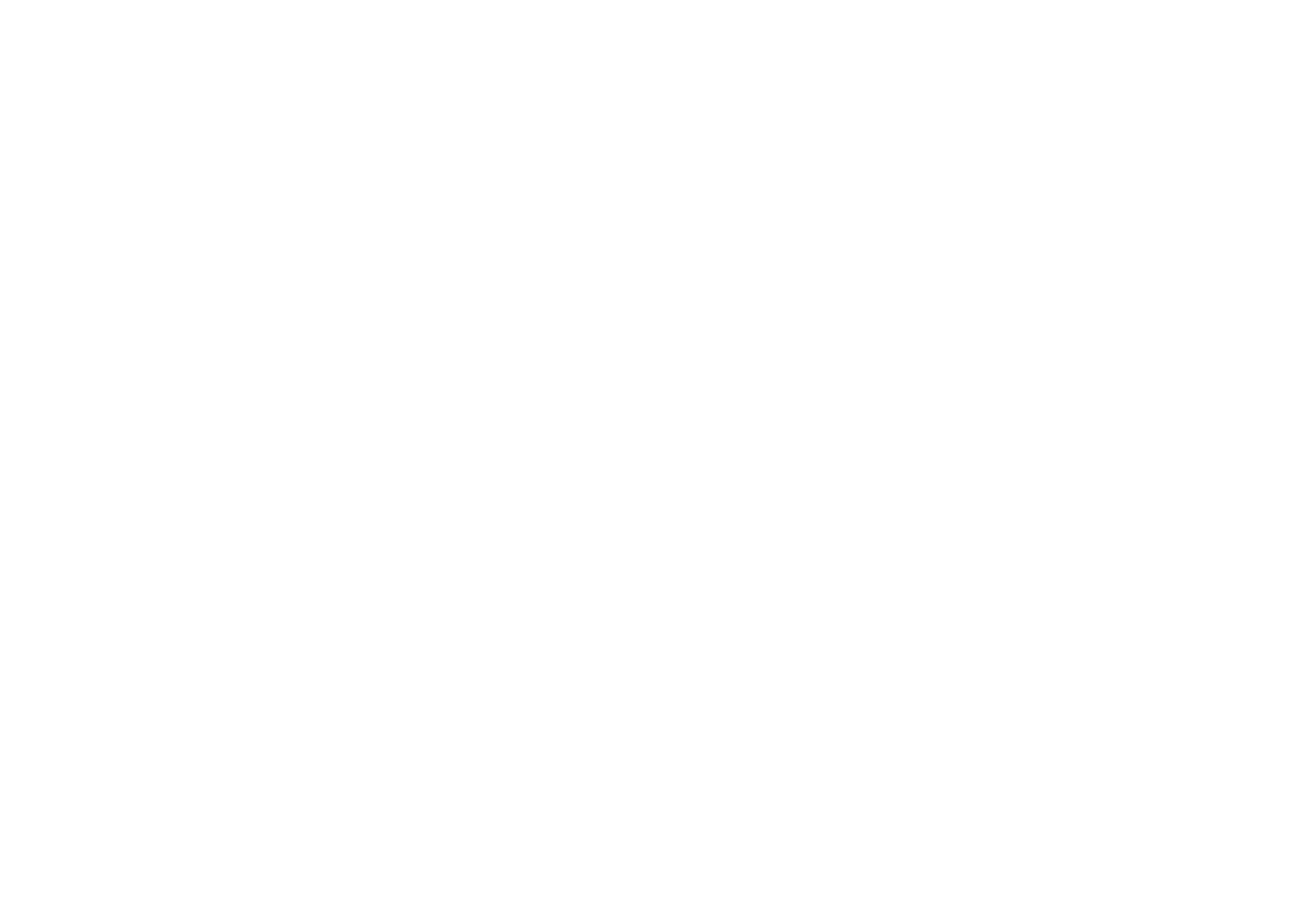### **Parker Bedside Table Assembly Instructions**

# mocka





Attach the leg panels together as shown using 8x 50mm screws (B1). Tighten with a screwdriver.

Attach panel [2] to the legs using 8x 30mm screws (B2). Tighten with a screwdriver. Insert 4x bolts (A) into panel [2].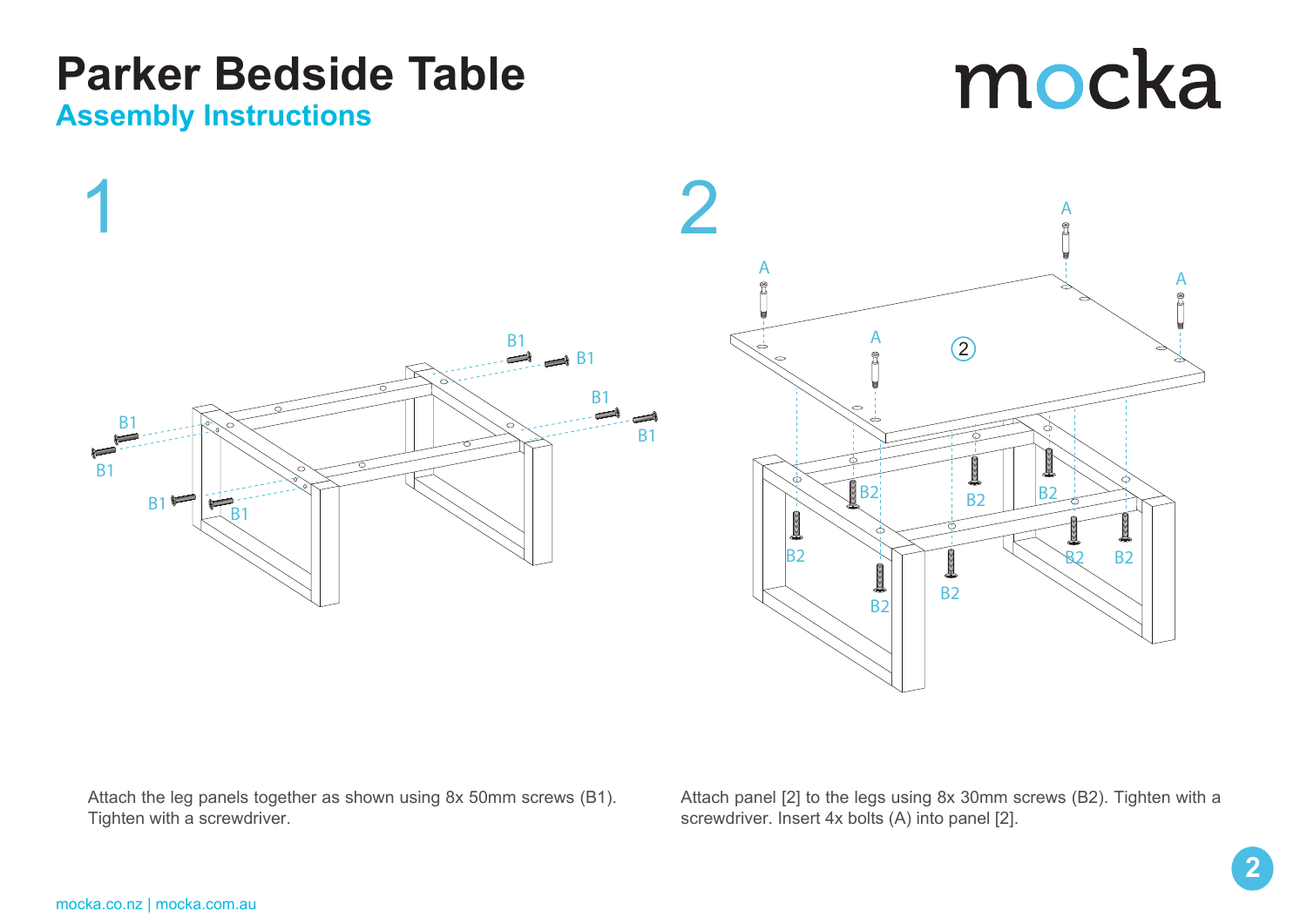Attach panels [3], [4] and [5] together using 4x locking nuts (A). Tighten with a screwdriver

## **Parker Bedside Table**

#### **Assembly Instructions**

 $3 \hspace{2.5cm} 4$ 



Insert 2x bolts (A) and attach 1x slide rail (E1) to panel [3] using 2x 12mm screws (C). Insert 2x bolts (A) and attach 1x slide rail (E3) to panel [4] using 2x 12mm screws (C). Tighten with a screwdriver.



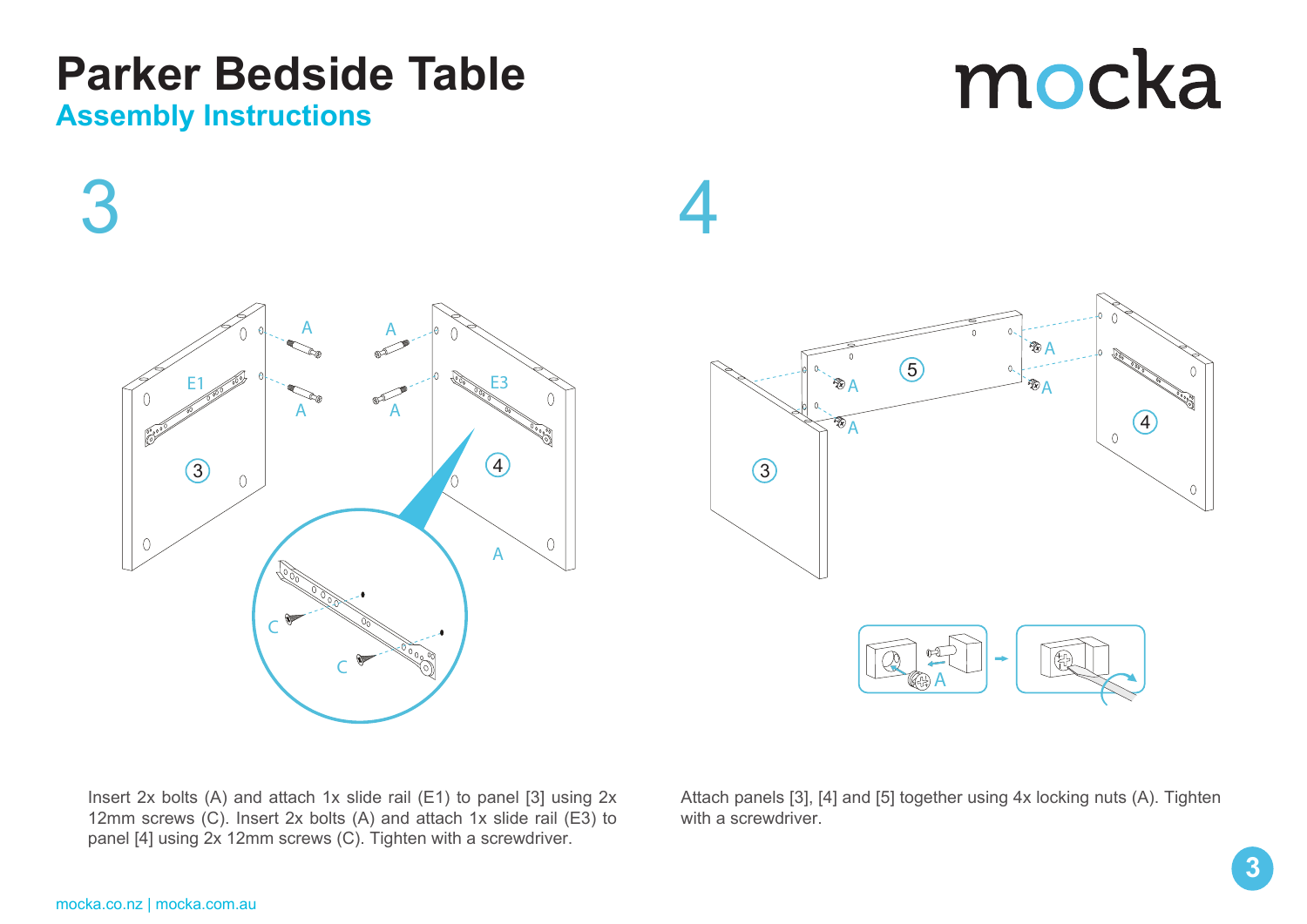### **Parker Bedside Table**

 $\circledS$ 

 $\circled{2}$ 

 $F$   $\overline{F}$   $\overline{F}$ 

A

 $A$ 

#### **Assembly Instructions**

 $\odot$ 

F

Attach panels [3], [4] and [5] to panel [2] using 4x dowels (F) and 4x locking nuts (A). Tighten with a screwdriver.

 $\left( 4\right)$ 

A

F

Insert 6x bolts (A) into panel [1].





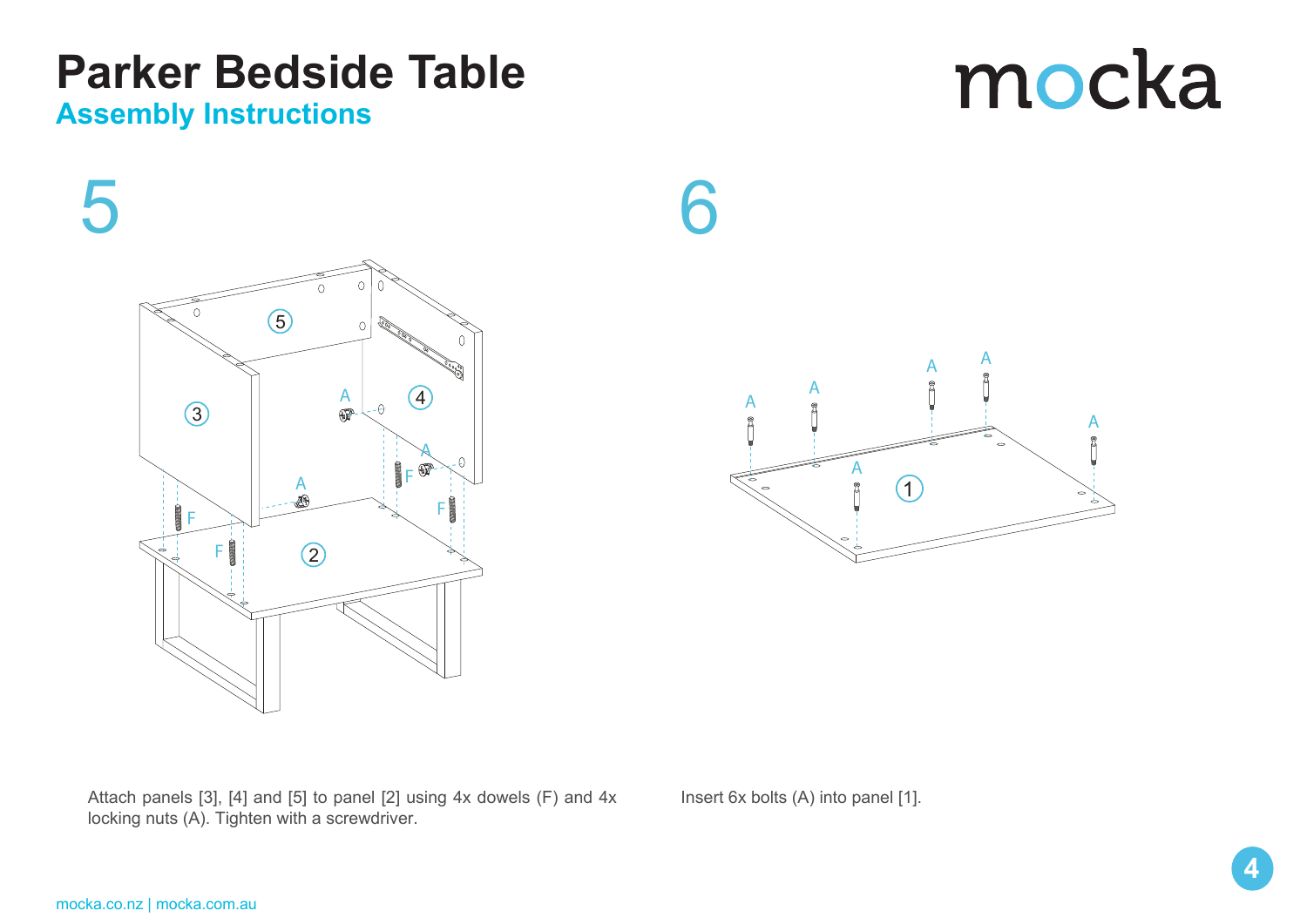Attach panel [1] to panels [3], [4] and [5] using 4x dowels (F) and 6x

Attach panels [7], [8] and [9] together with 4x 50mm screws (D). Slide panel [10] along the grooves between panels [7] and [8]. Attach panel [6] to panels [7] and [8] with 4x nut and bolt sets (A). Attach 1x slide rail (E2) to panel [7] and 1x slide rail (E4) to panel [8] using 4x 12mm screws (C). Tighten with a screwdriver.



**Tarner Deusiue**<br>Assembly Instructions

7

**ASSEMBLY INSTRUCTIONS**

**Parker Bedside Table**



# mocka

**5**

**5**